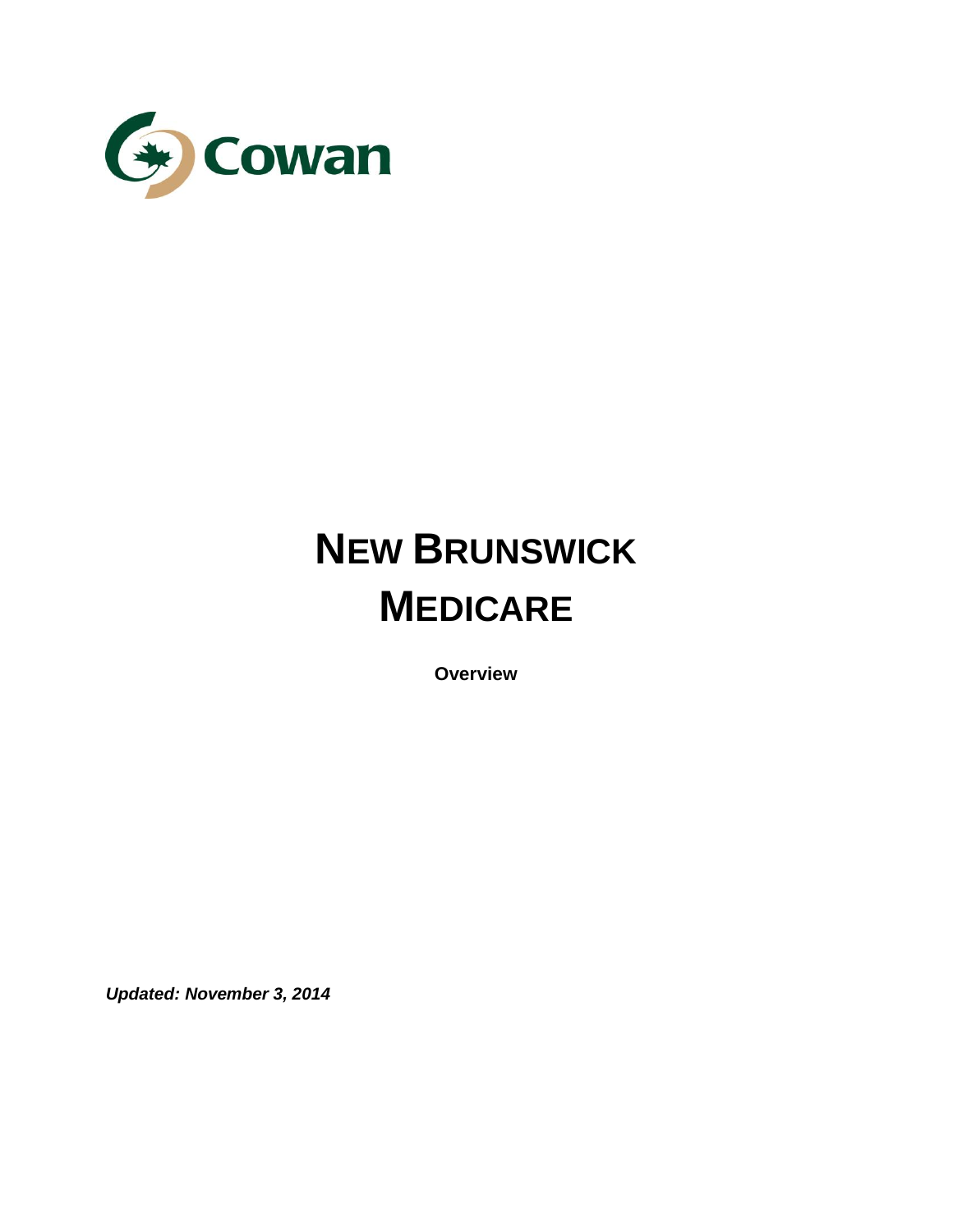# **Eligibility**

To be eligible for New Brunswick Medicare coverage you must be:

- a Canadian citizen or be legally entitled to remain in Canada;
- a resident who makes his/her permanent and principal home in New Brunswick

A "resident" means a person lawfully entitled to be or to remain in Canada, who makes his home and is ordinarily present in New Brunswick, but does not include a tourist, transient or visitor to the Province.

The following individuals are not eligible for coverage:

- tourists and visitors to the province;
- transients;
- students from another province or on student visas; and
- inmates of federal penitentiaries.

Maintaining a dwelling, owning property in the province of New Brunswick or paying New Brunswick property or income tax does not mean you are eligible for insured physician or hospital services under the New Brunswick Medicare Plan.

Effective Aug. 1, 2014 New Brunswickers will no longer receive a notice of expiry in the mail to complete and return a form to medicare. Instead, cards will be automatically renewed and mailed providing medicare has current addresses. In addition, cards will be renewed for five years instead of three years.

# *Foreign Students*

Students who normally reside in New Brunswick and are in full-time attendance at a recognized university or other institution outside New Brunswick, or Canada, are covered for a 12-month period provided they:

- contact New Brunswick Medicare on an annual basis;
- do not establish permanent residence outside New Brunswick;
- do not receive health coverage in another province;
- each year, students studying outside Canada must provide New Brunswick Medicare with "proof of enrollment" from the school or university they are attending.

Students studying outside New Brunswick are advised to obtain supplementary insurance from private insurers to cover the portion of accounts not payable by Medicare.

# *Temporary workers/extended work permits*

If an employer is hiring temporary foreign workers with lower levels of formal training, they are responsible for providing health insurance at no cost until the worker is eligible for provincial health insurance. Temporary foreign workers with a work permit of 12 months or more are eligible to apply for New Brunswick health care coverage (after a three-month mandatory waiting period).

# **Wait period**

If you have moved to New Brunswick, you may be eligible for New Brunswick Medicare coverage on the first day of the third month following the month you have established permanent residence in New Brunswick. For example, if you moved to New Brunswick on July 20, the month of July will count as the first month, with August and September as the following two. In this case, coverage would begin October 1. The three month waiting period is legislated under New Brunswick's Medical Services Payment Act.

# **Coverage during wait period**

New residents from other parts of Canada should maintain coverage with their former medical plan during the wait period. During this waiting period, you will continue to receive coverage from your former province of residence. New or returning residents arriving from outside Canada should contact a private insurance company (Cowan) for coverage during this period.

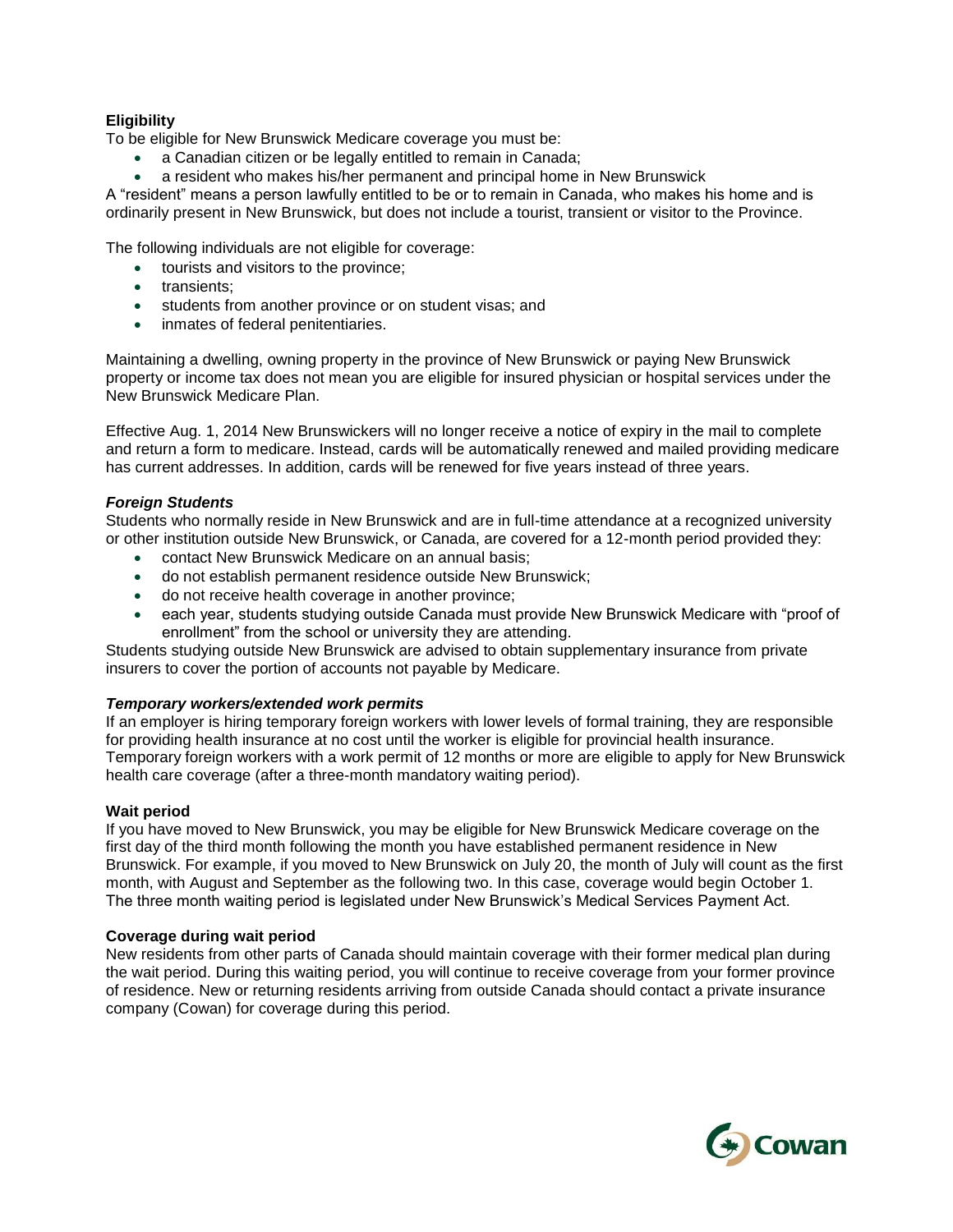# **Documents (photocopies) required with application**

To process your application for New Brunswick Medicare, you must provide photocopies of documents supporting

 Identity and Residency, in addition to proof of Canadian Citizenship or Canadian Immigration Identification Records - Lists of acceptable documents can be found on the application form. Forms can be found on the following web page http://www2.gnb.ca/content/gnb/en/departments/health/MedicarePrescriptionDrugPlan.html

# **Adding and removing dependents**

You will need to complete the Medicare Change Request, Replacement and/or Renewal Form and indicate the change that you are requesting on the form and mail to:

Medicare Change Request, Replacement and/or Renewal Form P.O. Box 5100, Fredericton, N.B. E3B 5G8 Telephone: 1-888-762-8600 (toll free)

# **Where to Register**

Application for Registration - Medicare P.O. Box 5100 Fredericton, N.B. E3B 5G8 Telephone: 1-888-762-8600 toll free or Out of Province (506) 684-7901

#### **How to enrol**

An application for registration form is available from the offices of Service New Brunswick (SNB). A separate form should be completed for any dependent who has reached a nineteenth birthday.

Applications are assessed on an individual basis and other documents may be requested to verify eligibility.

Once a completed application form is received from new registrants and their eligibility is established, a letter indicating actual start date of coverage is issued. A valid New Brunswick Medicare card is issued and mailed shortly thereafter.

# **Changes that affect your coverage**

You will need to complete the Medicare Change Request, Replacement and/or Renewal Form and indicate the change that you are requesting on the form and mail to: Medicare Change Request, Replacement and/or Renewal Form P.O. Box 5100, Fredericton, N.B. E3B 5G8 Telephone: 1-888-762-8600 (toll free)

You are required to report any changes pertinent to your Medicare coverage immediately by either: contacting 1-888-762-8600, or visiting your local SNB office, completing the Medicare Change form, and providing the following information, depending on the type of change.

See<http://www.gnb.ca/0394/changes-e.asp> for types of changes and information that will be required depending on the change.

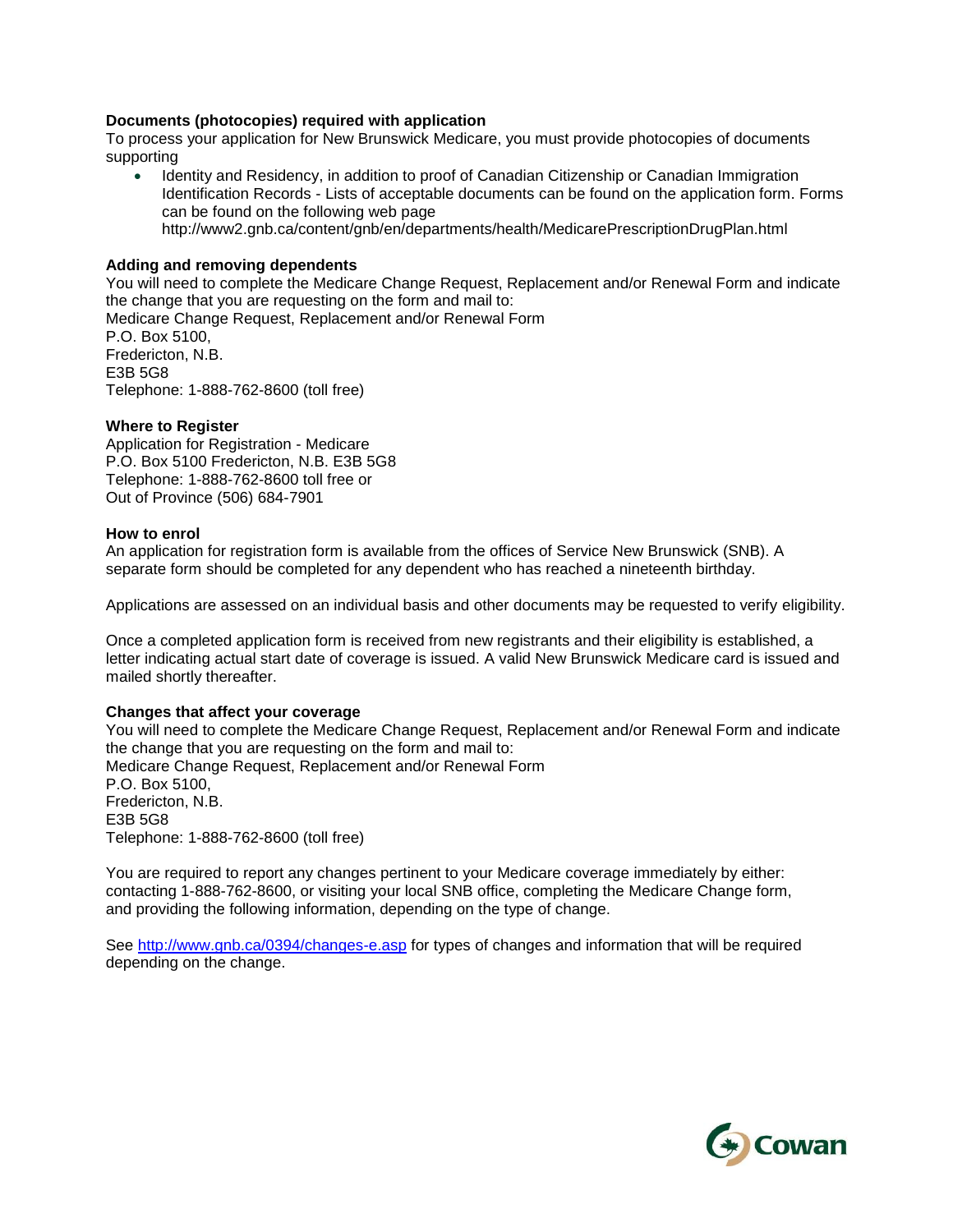# **Cancelling your coverage -absences from country**

You will need to complete the Medicare Change Request, Replacement and/or Renewal Form and indicate the change that you are requesting on the form and mail to: Medicare Change Request, Replacement and/or Renewal Form P.O. Box 5100, Fredericton, N.B. E3B 5G8 Telephone: 1-888-762-8600 (toll free)

# **What is covered**

New Brunswick Medicare pays for the following insured practitioner services:

- most medically required services provided by a physician in either a physician's office or in an approved hospital; and
- certain specified surgical dental procedures provided by a dentist when the service is medically required and rendered in an approved hospital. (Please note that extractions and dental work are not insured services even when performed in a hospital. However, anesthesia for dental procedures may be covered in specific circumstances.)
- Medical practitioners in New Brunswick may choose either to bill New Brunswick Medicare or to bill you directly for an insured service. Those who choose to bill you in excess of Medicare rates must advise you before providing the service, and you must sign a waiver form agreeing that New Brunswick Medicare will not reimburse you any amount.

New Brunswick hospitals do not bill New Brunswick residents for insured hospital services. These services must be provided in an approved hospital facility and are paid for by the Government of New Brunswick.

A New Brunswick Medicare card allows you to access the following insured hospital services:

- standard hospital accommodation and meals;
- necessary nursing service;
- drugs administered while in the hospital;
- operating room, delivery room and anesthetic facilities;
- laboratory, X-ray, and other diagnostic services as deemed necessary;
- therapies such as physiotherapy, occupational therapy, speech therapy and audiology;
- radiotherapy; and
- routine surgical supplies.

# **When to use your card**

Please carry your signed New Brunswick Medicare card with you at all times. You must present it to the physician and/or hospital each time you need insured hospital or physician services. A valid card contains information needed by hospitals and physicians.

A physician who provides a service to an individual who does not have a valid New Brunswick Medicare card has the right to bill the individual.

# **How to replace a lost card**

You will need to complete the Medicare Change Request, Replacement and/or Renewal Form and indicate the change that you are requesting on the form and mail to: Medicare Change Request, Replacement and/or Renewal Form P.O. Box 5100, Fredericton, N.B. E3B 5G8 Telephone: 1-888-762-8600 (toll free)